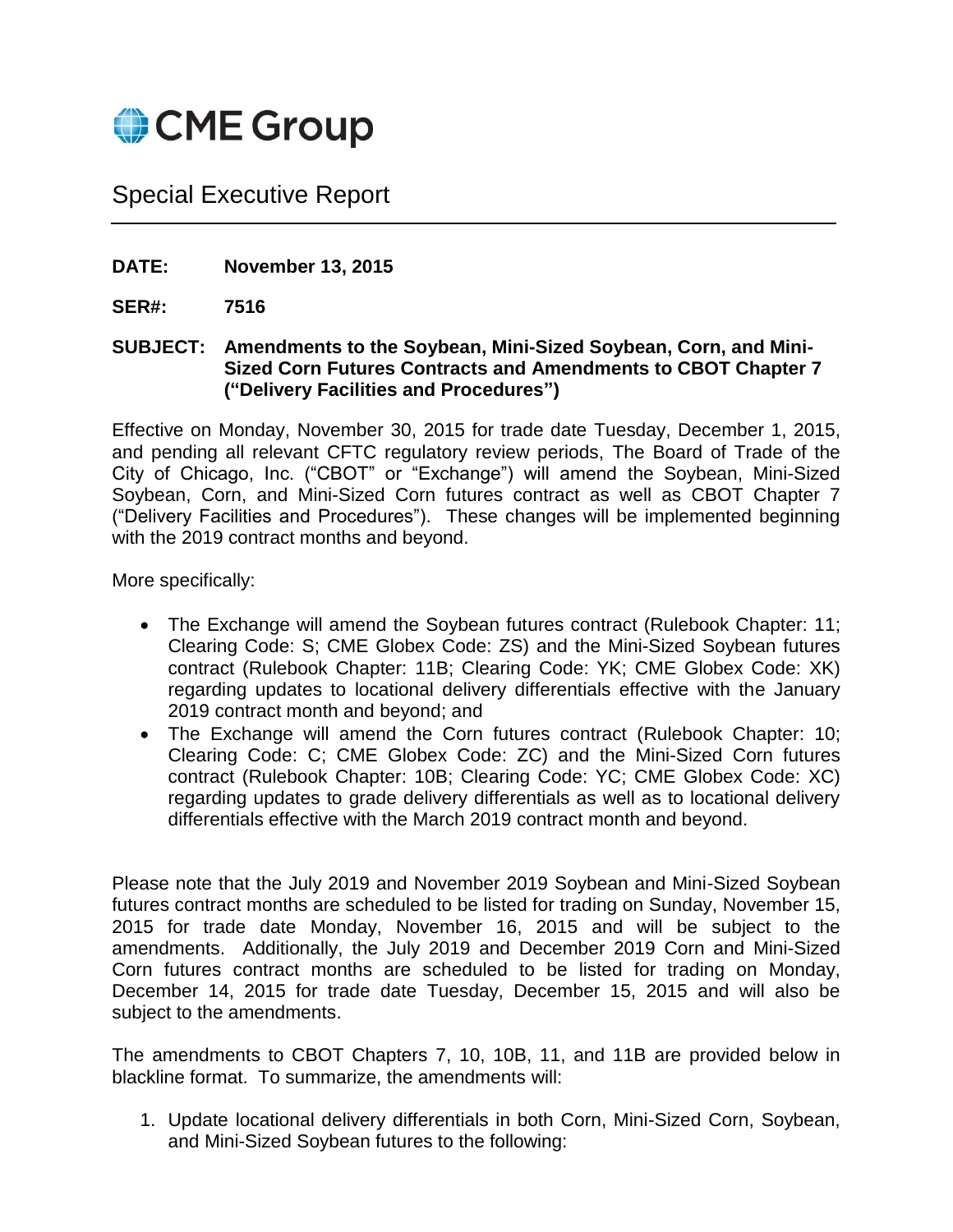| <b>Shipping District</b>               | <b>Current Differentials</b>  | <b>New Differentials</b><br>beginning with 2019<br><b>Contracts and Beyond</b> |  |  |  |  |
|----------------------------------------|-------------------------------|--------------------------------------------------------------------------------|--|--|--|--|
| Chicago and Burns Harbor               | Par                           | Par                                                                            |  |  |  |  |
| Lockport-Seneca                        | $2¢$ /bu. over contract price | 4.75¢/bu. over contract price                                                  |  |  |  |  |
| Ottawa-Chillicothe                     | 2.5¢/bu. over contract price  | 6.25¢/bu. over contract price                                                  |  |  |  |  |
| Peoria-Pekin                           | 3¢/bu. over contract price    | 8.75¢/bu. over contract price                                                  |  |  |  |  |
| <b>Soybean Only Shipping Districts</b> |                               |                                                                                |  |  |  |  |
| Havanna-Grafton                        | 3.5¢/bu. over contract price  | 10.25¢/bu. over contract price                                                 |  |  |  |  |
| St. Louis; E.St. Louis; Alton          | 6¢/bu. over contract price    | 16.25¢/bu. over contract price                                                 |  |  |  |  |

2. In order to better reflect the Cost, Insurance and Freight ("CIF") corn market, change the U.S. No. 3 discount in Corn and Mini-Sized Corn futures into three separate differentials: a 2 cent/bu. discount for U.S. No. 3 designation on account of broken corn and foreign material only (BCFM between 3.1 and 4%); a 2 cent/bu. discount for U.S. No. 3 designation on account of damage only (total damage between 5.1 and 7%); and a 4 cent/bu. discount for U.S. No. 3 designation on account of both broken corn and foreign material and damage.

Questions may be directed to Fred Seamon in Research and Product Development (312-634-1587 or [Fred.Seamon@CMEGroup.com\)](mailto:Fred.Seamon@CMEGroup.com) or Susan Sutherland in Products and Services (312-930-2325 or [Susan.Sutherland@CMEGroup.com\)](mailto:Susan.Sutherland@CMEGroup.com).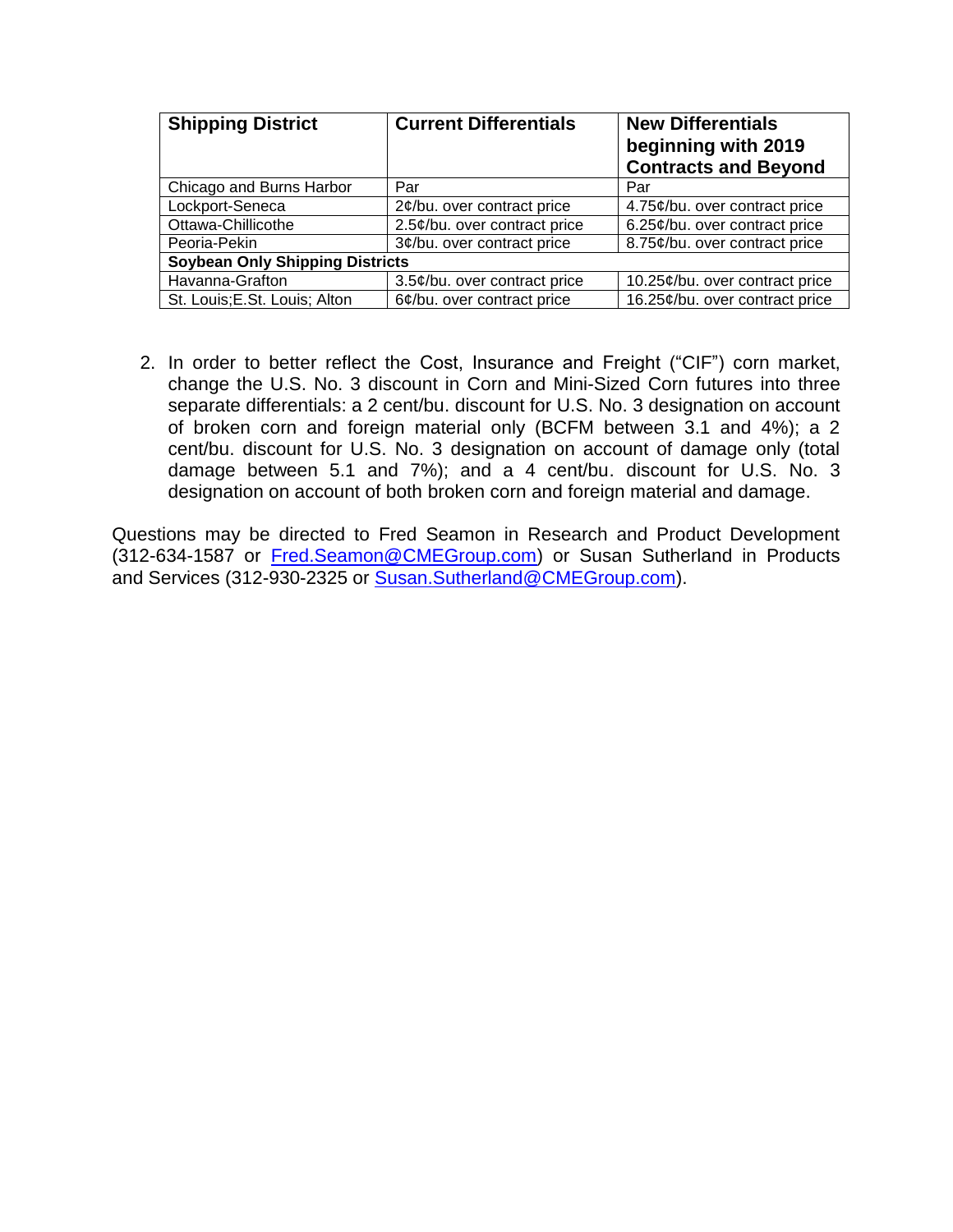# **APPENDIX 1**

#### (Additions are underlined.)

The Exchange intends to implement these changes beyond open interest with the January 2019 contract in Soybean and Mini-Sized Soybean futures and with the March 2019 contract in Corn and Mini-Sized Corn futures.

#### **Chapter 7 Delivery Facilities and Procedures**

#### **CORN AND SOYBEAN SHIPPING STATIONS (FOR ALL CONTRACT MONTHS PRIOR TO JANUARY 2019)**

| CCL<br>Code | Firm                                                    | Location                   | <b>Mile</b><br><b>Marker</b> | Approved<br>Capacity<br>(bu) | <b>Daily</b><br>Loading<br>Rate<br>(bu/day) | Max. Certs | Location<br><b>Differential</b><br>(cents/bu) |
|-------------|---------------------------------------------------------|----------------------------|------------------------------|------------------------------|---------------------------------------------|------------|-----------------------------------------------|
| 1750        | Cargill, Inc.                                           | <b>Burns</b><br>Harbor, IN | 340                          | 5,473,000                    | 165,000                                     | 1,094      | par                                           |
| 1705        | Chicago &<br>Illinois River<br>Marketing,<br><b>LLC</b> | Chicago, IL                | 329.4R                       | 12,313,000                   | 165,000                                     | 2,462      | par                                           |
| 1758        | Cargill, Inc.                                           | Morris, IL                 | 263.3R                       | 125,000                      | 110,000                                     | 440        | $\overline{2}$                                |
| 1749        | Elburn<br>Cooperative<br>Co.                            | Morris, Il                 | 263.0R                       | <b>THROUGH</b><br><b>PUT</b> | 55,000                                      | 220        | $\overline{2}$                                |
| 1730        | <b>ADM</b> Grain<br>Company                             | Morris-E, IL               | 263.0R                       | 580,000                      | 55,000                                      | 220        | $\overline{2}$                                |
| 1759        | Cargill, Inc.                                           | Seneca, IL                 | 252.5R                       | 846,000                      | 110,000                                     | 440        | $\overline{2}$                                |
| 1732        | <b>ADM</b> Grain<br>Company                             | Ottawa-N, IL               | 241.8R                       | 988,000                      | 110,000                                     | 440        | 21/2                                          |
| 1753        | Cargill, Inc.                                           | Ottawa, IL                 | 238.5L                       | 1,330,000                    | 110,000                                     | 440        | 21/2                                          |
| 1733        | <b>ADM</b> Grain<br>Company                             | Ottawa-S, IL               | 236.9L                       | 107,000                      | 55,000                                      | 220        | 21/2                                          |
| 1765        | Maplehurst<br>Farms, Inc.                               | Ottawa, IL                 | 236.4R                       | <b>THROUGH</b><br>PUT        | 55,000                                      | 220        | 21/2                                          |
| 1751        | <b>Bunge North</b><br>America                           | Ottawa, IL                 | 236.4R                       | <b>THROUGH</b><br>PUT        | 55,000                                      | 220        | 21/2                                          |
| 1766        | <b>ADM</b> Grain<br>Company                             | Ottawa, IL                 | 243.0L                       | <b>THROUGH</b><br>PUT        | 55,000                                      | 220        | 21/2                                          |
| 1709        | Zen-Noh<br>Grain<br>Corporation                         | Utica, IL                  | 229                          | 1,300,000                    | 55,000                                      | 220        | 21/2                                          |
| 1701        | Consolidated<br>Grain and<br>Barge Co.                  | Utica, IL                  | 229L                         | 1,300,000                    | 55,000                                      | 220        | 21/2                                          |
| 1734        | <b>ADM</b> Grain<br>Company                             | La Salle, IL               | 223.3R                       | 84,000                       | 55,000                                      | 220        | 21/2                                          |
| 1708        | Zen-Noh<br>Grain<br>Corporation                         | Peru, IL                   | 222.9R                       | <b>THROUGH</b><br>PUT        | 55,000                                      | 220        | 21/2                                          |
| 1702        | Consolidated<br>Grain and<br>Barge Co.                  | Peru, IL                   | 222.9R                       | <b>THROUGH</b><br>PUT        | 55,000                                      | 220        | 21/2                                          |
| 1735        | <b>ADM</b> Grain<br>Company                             | Spring<br>Valley, IL       | 218.4R                       | 109,000                      | 110,000                                     | 440        | 21/2                                          |
| 1754        | Cargill, Inc.                                           | Spring<br>Valley, IL       | 218.3L                       | 1,433,000                    | 110,000                                     | 440        | 21/2                                          |
| 1736        | <b>ADM</b> Grain<br>Company                             | Hennepin, IL               | 207.7L                       | 503,000                      | 110,000                                     | 440        | 21/2                                          |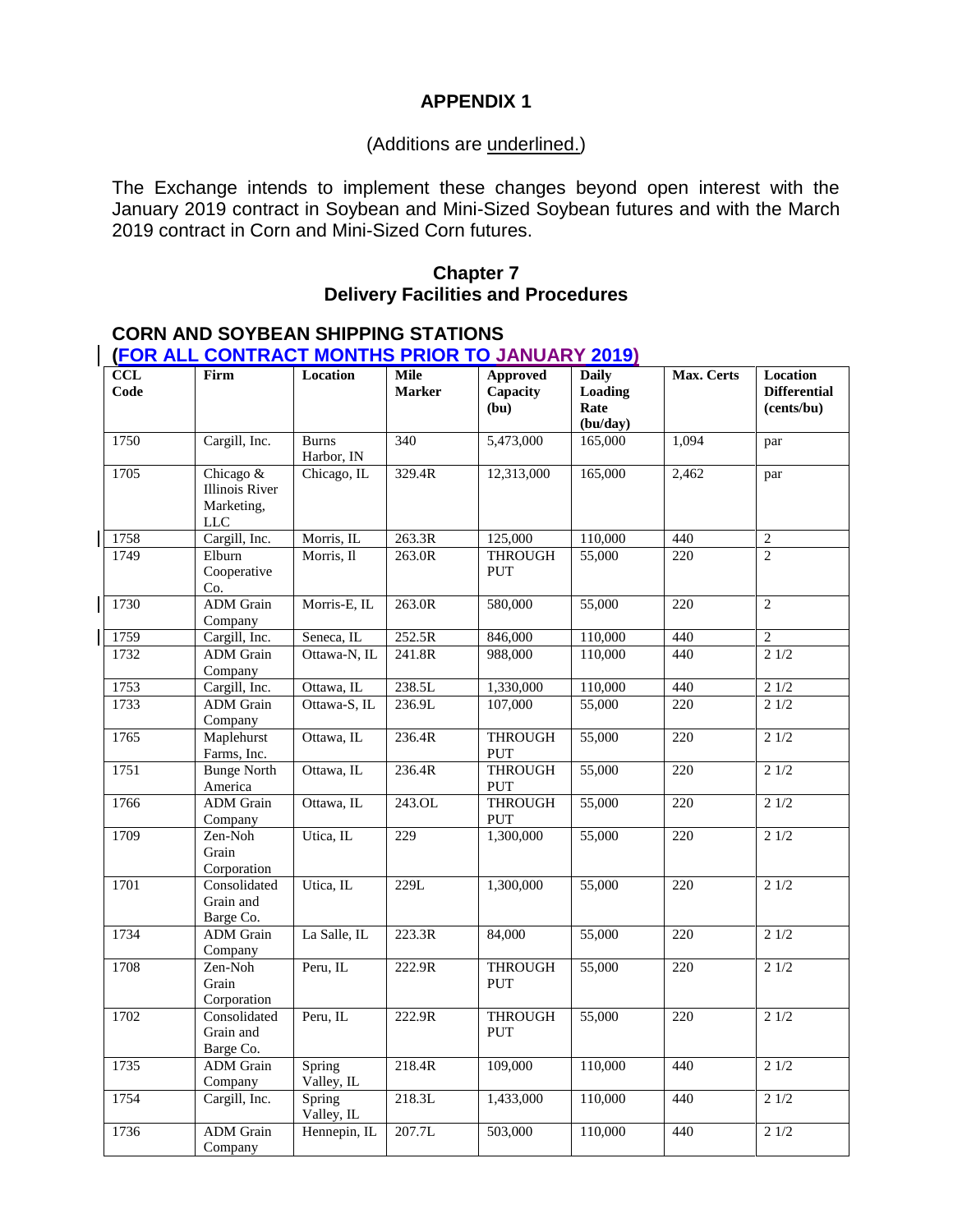| 1760 | Cargill, Inc.    | Hennepin, IL | 207.5L | 110,000   | 110,000 | 440 | 21/2 |
|------|------------------|--------------|--------|-----------|---------|-----|------|
| 1707 | Zen-Noh          | Hennepin, IL | 207.4R | 416,000   | 55,000  | 220 | 21/2 |
|      | Grain            |              |        |           |         |     |      |
|      | Corporation      |              |        |           |         |     |      |
| 1703 | Consolidated     | Hennepin, IL | 207.4R | 416,000   | 55,000  | 220 | 21/2 |
|      | Grain and        |              |        |           |         |     |      |
|      | Barge Co.        |              |        |           |         |     |      |
| 1737 | <b>ADM</b> Grain | Henry, IL    | 195.8R | 533,000   | 55,000  | 220 | 21/2 |
|      | Company          |              |        |           |         |     |      |
| 1738 | <b>ADM</b> Grain | Lacon. IL    | 189.5L | 190,000   | 55,000  | 220 | 21/2 |
|      | Company          |              |        |           |         |     |      |
| 1761 | Cargill, Inc.    | Lacon, IL    | 189.3L | 487,000   | 110,000 | 440 | 21/2 |
| 1740 | <b>ADM</b> Grain | Creve Coeur. | 158.1L | 1.401.000 | 110,000 | 440 | 3    |
|      | Company          | IL           |        |           |         |     |      |

# **SOYBEAN ONLY SHIPPING STATIONS (FOR ALL CONTRACT MONTHS PRIOR TO JANUARY 2019)**

| <b>CCL Code</b> | Firm                                   | Location                | <b>Mile</b><br><b>Marker</b> | <b>Approved</b><br>Capacity<br>(bu) | <b>Daily</b><br>Loading<br>Rate<br>(bu/day) | Max. Certs | Location<br><b>Differential</b><br>(cents/bu) |
|-----------------|----------------------------------------|-------------------------|------------------------------|-------------------------------------|---------------------------------------------|------------|-----------------------------------------------|
| 1755            | Cargill, Inc.                          | Havana-N, IL            | 119.9L                       | 325,000                             | 110,000                                     | 440        | 31/2                                          |
| 1762            | Cargill, Inc.                          | Havana-S, IL            | 119.8L                       | 738,000                             | 110,000                                     | 440        | 31/2                                          |
| 1742            | <b>ADM</b> Grain<br>Company            | Havana-N, IL            | 119.6L                       | 2,846,000                           | 55,000                                      | 220        | 31/2                                          |
| 1743            | <b>ADM</b> Grain<br>Company            | Havana-S, IL            | 119.3L                       | 178,000                             | 110,000                                     | 440        | 31/2                                          |
| 1763            | Cargill, Inc.                          | Beardstown,<br>IL       | 88.1L                        | 439,000                             | 110,000                                     | 440        | 31/2                                          |
| 1744            | <b>ADM</b> Grain<br>Company            | Beardstown,<br>$\Pi$ .  | 91.0R                        | 2,757,000                           | 55,000                                      | 220        | 31/2                                          |
| 1756            | Cargill, Inc.                          | Meredosia,<br>$\Pi$ .   | 71.3L                        | 962,000                             | 110,000                                     | 440        | 31/2                                          |
| 1745            | <b>ADM</b> Grain<br>Company            | Naples, IL              | 66.1L                        | 310,000                             | 55,000                                      | 220        | 31/2                                          |
| 1706            | Zen-Noh<br>Grain Corp.                 | Naples, IL              | 65L                          | <b>THROUGH</b><br><b>PUT</b>        | 55,000                                      | 220        | 31/2                                          |
| 1704            | Consolidated<br>Grain and<br>Barge Co. | Naples, IL              | 65L                          | 6,247,000                           | 55,000                                      | 220        | 31/2                                          |
| 1757            | Cargill, Inc.                          | Florence, IL            | 55.3R                        | 1,855,000                           | 110,000                                     | 440        | 31/2                                          |
| 1768            | CHS, Inc.                              | Beardstown,<br>$\Pi$ .  | 88.4                         | <b>THROUGH</b><br><b>PUT</b>        | 55,000                                      | 220        | 31/2                                          |
| 1769            | CHS, Inc.                              | Havana, Il              | 119.0                        | 1,185,000                           | 55,000                                      | 220        | 31/2                                          |
| 1767            | CHS, Inc.                              | St. Louis,<br><b>MO</b> | <b>UM 181.4</b>              | <b>THROUGH</b><br><b>PUT</b>        | 55,000                                      | 220        | 6                                             |
| 1747            | <b>ADM</b> Grain<br>Company            | St. Louis,<br><b>MO</b> | <b>UM 184R</b>               | 1,573,000                           | 220,000                                     | 880        | 6                                             |
| 1773            | <b>Bunge North</b><br>America          | Fairmont<br>City, IL    | 181                          | 1.117.000                           | 110,000                                     | 440        | 6                                             |
| 1764            | Cargill, Inc.                          | E. St. Louis,<br>IL     | <b>UM 179L</b>               | 2,481,000                           | 110,000                                     | 440        | 6                                             |
| 1711            | Consolidated<br>Grain &<br>Barge Co.   | Cahokia, IL             | <b>UM 176.5L</b>             | <b>THROUGH</b><br><b>PUT</b>        | 55,000                                      | 220        | 6                                             |

# **CORN AND SOYBEAN SHIPPING STATIONS (FOR ALL CONTRACT MONTHS COMMENCING WITH JANUARY 2019 AND BEYOND)**

| $ $ CCL<br><b>Mile</b><br>Daily<br><b>Max. Certs</b><br><b>Location</b><br><b>⊥ocation</b><br>Approved<br>'ırm |
|----------------------------------------------------------------------------------------------------------------|
|----------------------------------------------------------------------------------------------------------------|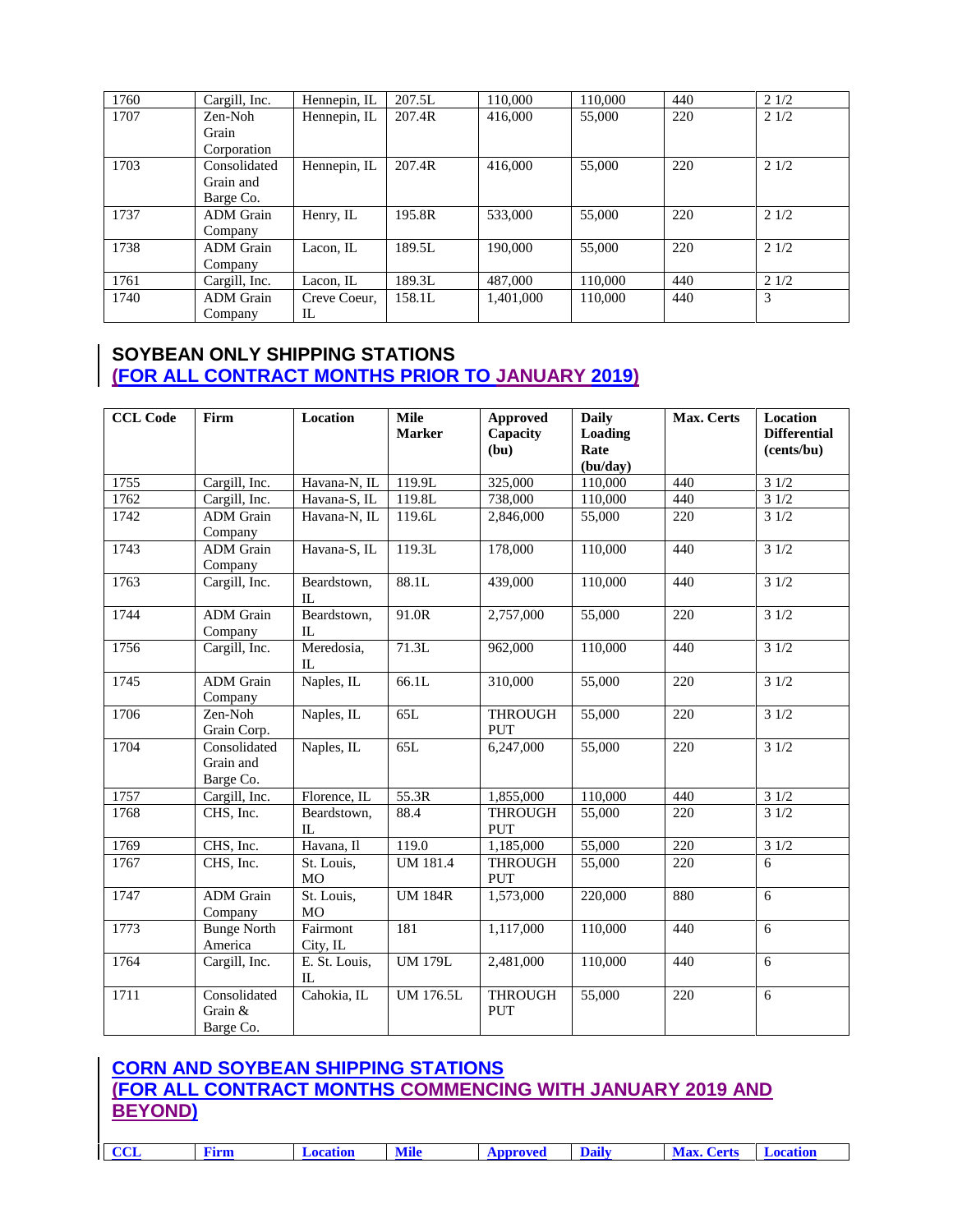| Code         |                                               |                             | <b>Marker</b> | <b>Capacity</b>              | <b>Loading</b>                |       | <b>Differential</b> |
|--------------|-----------------------------------------------|-----------------------------|---------------|------------------------------|-------------------------------|-------|---------------------|
|              |                                               |                             |               | (bu)                         | Rate<br>$\overline{(bu/day)}$ |       | (cents/bu)          |
| 1750         | Cargill, Inc.                                 | <b>Burns</b><br>Harbor, IN  | 340           | 5,473,000                    | 165,000                       | 1,094 | par                 |
| 1705         | Chicago &                                     | Chicago, IL                 | 329.4R        | 12,313,000                   | 165,000                       | 2,462 | par                 |
|              | <b>Illinois River</b><br>Marketing,           |                             |               |                              |                               |       |                     |
|              | <b>LLC</b>                                    |                             |               |                              |                               |       |                     |
| 1758<br>1749 | Cargill, Inc.<br>Elburn                       | Morris, IL                  | 263.3R        | 125,000<br><b>THROUGH</b>    | 110,000<br>55,000             | 440   | 4.75                |
|              | Cooperative<br>Co.                            | Morris, Il                  | 263.0R        | <b>PUT</b>                   |                               | 220   | 4.75                |
| 1730         | <b>ADM</b> Grain<br>Company                   | Morris-E, IL                | 263.0R        | 580,000                      | 55,000                        | 220   | 4.75                |
| 1759         | Cargill, Inc.                                 | Seneca, IL                  | 252.5R        | 846,000                      | 110,000                       | 440   | 4.75                |
| <u>1732</u>  | <b>ADM</b> Grain<br>Company                   | Ottawa-N, IL                | 241.8R        | 988,000                      | 110,000                       | 440   | 6.25                |
| 1753         | Cargill, Inc.                                 | Ottawa, IL                  | 238.5L        | 1,330,000                    | 110,000                       | 440   | 6.25                |
| 1733         | <b>ADM</b> Grain<br>Company                   | Ottawa-S, IL                | 236.9L        | 107,000                      | 55,000                        | 220   | 6.25                |
| 1765         | Maplehurst<br>Farms, Inc.                     | Ottawa, IL                  | 236.4R        | <b>THROUGH</b><br><b>PUT</b> | 55,000                        | 220   | 6.25                |
| 1751         | <b>Bunge North</b><br><b>America</b>          | Ottawa, IL                  | 236.4R        | <b>THROUGH</b><br><b>PUT</b> | 55,000                        | 220   | 6.25                |
| 1766         | <b>ADM</b> Grain<br>Company                   | Ottawa, IL                  | 243.OL        | <b>THROUGH</b><br><b>PUT</b> | 55,000                        | 220   | 6.25                |
| 1709         | Zen-Noh<br>Grain                              | Utica, IL                   | 229           | 1,300,000                    | 55,000                        | 220   | 6.25                |
|              | Corporation                                   |                             |               |                              |                               |       |                     |
| 1701         | Consolidated                                  | Utica, IL                   | 229L          | 1,300,000                    | 55,000                        | 220   | 6.25                |
|              | Grain and<br>Barge Co.                        |                             |               |                              |                               |       |                     |
| 1734         | <b>ADM</b> Grain<br>Company                   | La Salle, IL                | 223.3R        | 84,000                       | 55,000                        | 220   | 6.25                |
| 1708         | Zen-Noh<br>Grain                              | Peru, IL                    | 222.9R        | <b>THROUGH</b><br><b>PUT</b> | 55,000                        | 220   | 6.25                |
|              | Corporation                                   |                             |               |                              |                               |       |                     |
| 1702         | Consolidated<br><b>Grain</b> and<br>Barge Co. | Peru, IL                    | 222.9R        | <b>THROUGH</b><br><b>PUT</b> | 55,000                        | 220   | 6.25                |
| 1735         | <b>ADM</b> Grain                              | <b>Spring</b>               | 218.4R        | 109,000                      | 110,000                       | 440   | 6.25                |
|              | Company                                       | Valley, IL                  |               |                              |                               |       |                     |
| 1754         | Cargill, Inc.                                 | <b>Spring</b><br>Valley, IL | 218.3L        | 1,433,000                    | 110,000                       | 440   | 6.25                |
| 1736         | <b>ADM</b> Grain<br>Company                   | Hennepin, IL                | 207.7L        | 503,000                      | 110,000                       | 440   | 6.25                |
| 1760         | Cargill, Inc.                                 | Hennepin, IL                | 207.5L        | 110,000                      | 110,000                       | 440   | 6.25                |
| 1707         | Zen-Noh<br>Grain<br>Corporation               | Hennepin, IL                | 207.4R        | 416,000                      | 55,000                        | 220   | 6.25                |
| 1703         | Consolidated                                  | Hennepin, IL                | 207.4R        | 416,000                      | 55,000                        | 220   | 6.25                |
|              | Grain and<br>Barge Co.                        |                             |               |                              |                               |       |                     |
| 1737         | <b>ADM</b> Grain<br>Company                   | Henry, IL                   | 195.8R        | 533,000                      | 55,000                        | 220   | 6.25                |
| 1738         | <b>ADM</b> Grain<br>Company                   | Lacon, IL                   | 189.5L        | 190,000                      | 55,000                        | 220   | 6.25                |
| 1761         | Cargill, Inc.                                 | Lacon, IL                   | 189.3L        | 487,000                      | 110,000                       | 440   | 6.25                |
| <u>1740</u>  | <b>ADM</b> Grain                              | Creve Coeur,                | 158.1L        | 1,401,000                    | 110,000                       | 440   | 8.75                |
|              | Company                                       | 匹                           |               |                              |                               |       |                     |

**SOYBEAN ONLY SHIPPING STATIONS**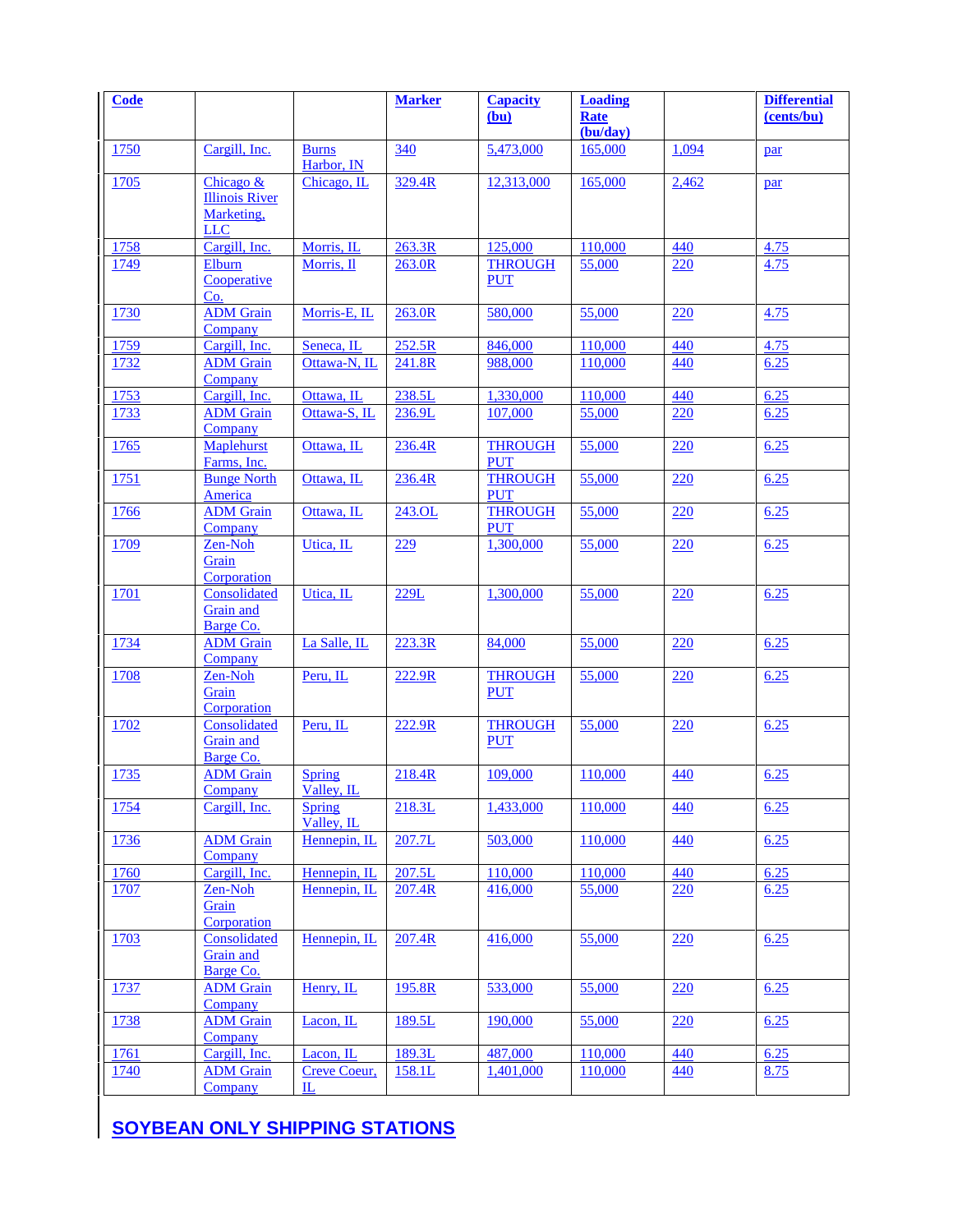# **(FOR ALL CONTRACT MONTHS COMMENCING WITH JANUARY 2019 AND BEYOND)**

| <b>CCL Code</b> | <b>Firm</b>                            | <b>Location</b>               | <b>Mile</b><br><b>Marker</b> | <b>Approved</b><br><b>Capacity</b><br>(bu) | <b>Daily</b><br><b>Loading</b><br>Rate | <b>Max. Certs</b> | <b>Location</b><br><b>Differential</b><br>(cents/bu) |
|-----------------|----------------------------------------|-------------------------------|------------------------------|--------------------------------------------|----------------------------------------|-------------------|------------------------------------------------------|
|                 |                                        |                               |                              |                                            | (bu/day)                               |                   |                                                      |
| 1755            | Cargill, Inc.                          | Havana-N, IL                  | 119.9L                       | 325,000                                    | 110,000                                | 440               | 10.25                                                |
| 1762            | Cargill, Inc.                          | Havana-S, IL                  | 119.8L                       | 738,000                                    | 110,000                                | 440               | 10.25                                                |
| 1742            | <b>ADM</b> Grain<br>Company            | Havana-N, IL                  | 119.6L                       | 2,846,000                                  | 55,000                                 | 220               | 10.25                                                |
| 1743            | <b>ADM</b> Grain<br>Company            | Havana-S, IL                  | 119.3L                       | 178,000                                    | 110,000                                | 440               | 10.25                                                |
| 1763            | Cargill, Inc.                          | Beardstown,<br>$\Pi$ .        | 88.1L                        | 439,000                                    | 110,000                                | 440               | 10.25                                                |
| 1744            | <b>ADM</b> Grain<br>Company            | Beardstown,<br>IL             | 91.0R                        | 2,757,000                                  | 55,000                                 | 220               | 10.25                                                |
| 1756            | Cargill, Inc.                          | Meredosia,<br>$\Pi$ .         | 71.3L                        | 962,000                                    | 110,000                                | 440               | 10.25                                                |
| 1745            | <b>ADM</b> Grain<br>Company            | Naples, IL                    | 66.1L                        | 310,000                                    | 55,000                                 | 220               | 10.25                                                |
| 1706            | Zen-Noh<br>Grain Corp.                 | Naples, IL                    | 65L                          | <b>THROUGH</b><br><b>PUT</b>               | 55,000                                 | 220               | 10.25                                                |
| 1704            | Consolidated<br>Grain and<br>Barge Co. | Naples, IL                    | 65L                          | 6,247,000                                  | 55,000                                 | 220               | 10.25                                                |
| 1757            | Cargill, Inc.                          | Florence, IL                  | 55.3R                        | 1,855,000                                  | 110,000                                | 440               | 10.25                                                |
| 1768            | CHS, Inc.                              | Beardstown,<br>$\Pi$ .        | 88.4                         | <b>THROUGH</b><br><b>PUT</b>               | 55,000                                 | 220               | 10.25                                                |
| 1769            | CHS. Inc.                              | Havana, Il                    | 119.0                        | 1.185,000                                  | 55,000                                 | 220               | 10.25                                                |
| 1767            | CHS, Inc.                              | St. Louis,<br><b>MO</b>       | <b>UM 181.4</b>              | <b>THROUGH</b><br><b>PUT</b>               | 55,000                                 | 220               | 16.25                                                |
| 1747            | <b>ADM</b> Grain<br>Company            | St. Louis,<br><b>MO</b>       | <b>UM 184R</b>               | 1,573,000                                  | 220,000                                | 880               | 16.25                                                |
| 1773            | <b>Bunge North</b><br>America          | <b>Fairmont</b><br>City, IL   | 181                          | 1,117,000                                  | 110,000                                | 440               | 16.25                                                |
| 1764            | Cargill, Inc.                          | E. St. Louis,<br>$\mathbb{L}$ | <b>UM 179L</b>               | 2,481,000                                  | 110,000                                | <u>440</u>        | 16.25                                                |
| 1711            | Consolidated<br>Grain &<br>Barge Co.   | Cahokia, IL                   | <b>UM 176.5L</b>             | <b>THROUGH</b><br><b>PUT</b>               | 55,000                                 | 220               | 16.25                                                |

# **Chapter 10**

# **Corn Futures**

# **10101. CONTRACT SPECIFICATIONS**

#### **(FOR ALL CONTRACT MONTHS PRIOR TO MARCH 2019)**

Each futures contract shall be for 5,000 bushels of No. 2 yellow corn at par, No. 1 yellow corn at 1½ cents per bushel over contract price, or No. 3 yellow corn at 1½ cents per bushel under contract price. Every delivery of corn may be made up of the authorized grades for shipment from eligible regular facilities provided that no lot delivered shall contain less than 5,000 bushels of any one grade from any one shipping station.

#### **10101. CONTRACT SPECIFICATIONS**

**(FOR ALL CONTRACT MONTHS COMMENCING WITH MARCH 2019 AND BEYOND)**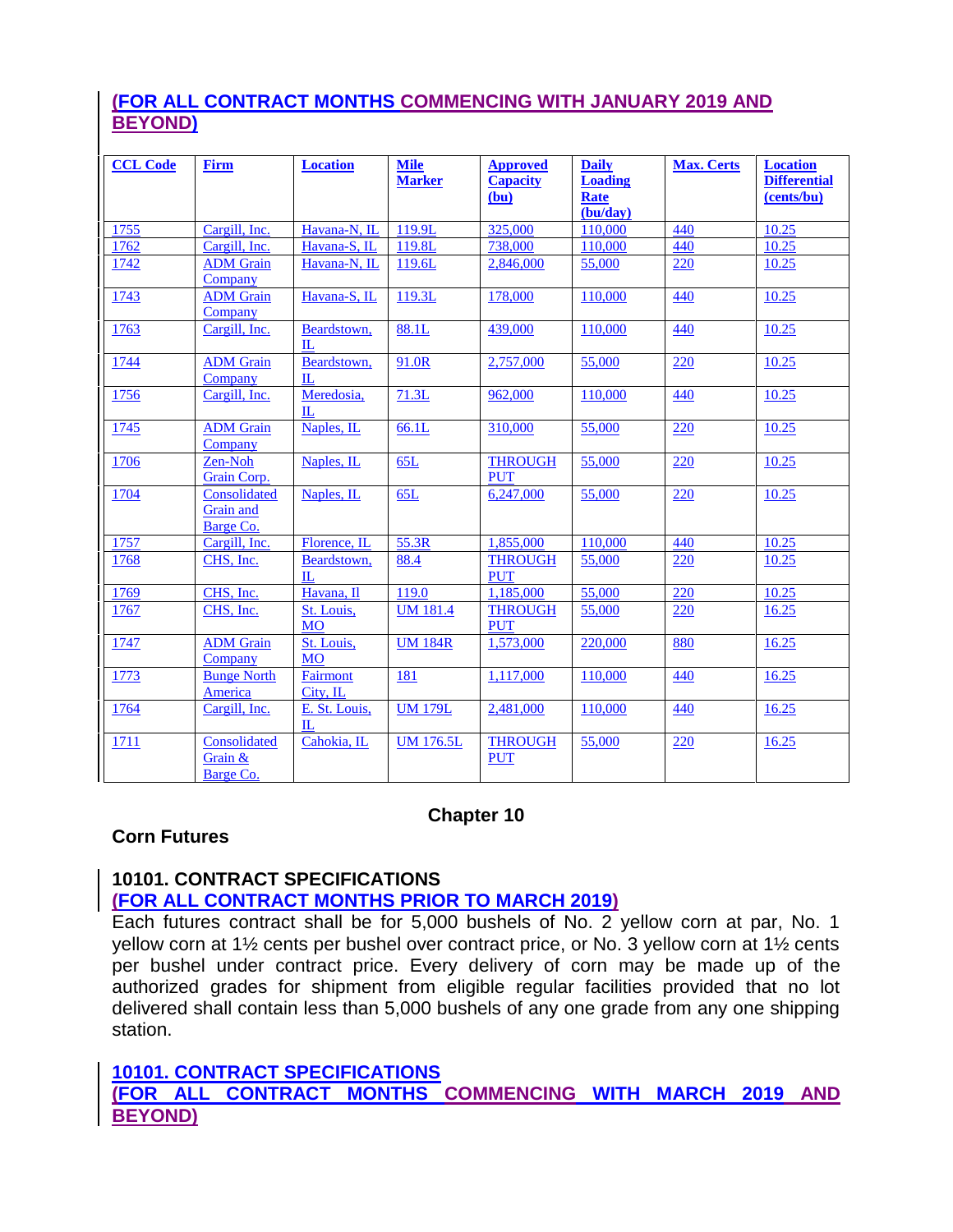Each futures contract shall be for 5,000 bushels of No. 2 yellow corn at par, No. 1 yellow corn at 1½ cents per bushel over contract price, or No. 3 yellow corn at between 2 and 4 cents per bushel under contract price depending on broken corn and foreign material and damage grade factors. Every delivery of corn may be made up of the authorized grades for shipment from eligible regular facilities provided that no lot delivered shall contain less than 5,000 bushels of any one grade from any one shipping station.

# **10104. GRADES / GRADE DIFFERENTIALS (FOR ALL CONTRACT MONTHS PRIOR TO MARCH 2019)**

Upon written request by a taker of delivery at the time loading orders are submitted, a futures contract for the sale of corn shall be performed on the basis of United States origin only.

A contract for the sale of corn for future delivery shall be performed on the basis of the grades officially promulgated by the Secretary of Agriculture as conforming to United States Standards at the time of making the contract. If no such United States grades shall have been officially promulgated, then such contract shall be performed on the basis of the grades established by the Department of Agriculture of the State of Illinois, or the standards established by the Rules of the Exchange in force at the time of making the contract.

| <b>CORN DIFFERENTIALS</b>  |                                                         |  |  |  |  |  |
|----------------------------|---------------------------------------------------------|--|--|--|--|--|
| No. 1 Yellow Corn (maximum | at 1 <sup>1</sup> / <sub>2</sub> cents per bushel over  |  |  |  |  |  |
| 15% moisture)              | contract price                                          |  |  |  |  |  |
| No. 2 Yellow Corn (maximum | at contract price                                       |  |  |  |  |  |
| 15% moisture)              |                                                         |  |  |  |  |  |
| No. 3 Yellow Corn (maximum | at 1 <sup>1</sup> / <sub>2</sub> cents per bushel under |  |  |  |  |  |
| 15% moisture)              | contract price                                          |  |  |  |  |  |

# **10104. GRADES / GRADE DIFFERENTIALS**

**(FOR ALL CONTRACT MONTHS COMMENCING WITH MARCH 2019 AND BEYOND)**

Upon written request by a taker of delivery at the time loading orders are submitted, a futures contract for the sale of corn shall be performed on the basis of United States origin only.

A contract for the sale of corn for future delivery shall be performed on the basis of the grades officially promulgated by the Secretary of Agriculture as conforming to United States Standards at the time of making the contract. If no such United States grades shall have been officially promulgated, then such contract shall be performed on the basis of the grades established by the Department of Agriculture of the State of Illinois, or the standards established by the Rules of the Exchange in force at the time of making the contract.

| <b>CORN DIFFERENTIALS</b>  |                                           |  |  |  |  |
|----------------------------|-------------------------------------------|--|--|--|--|
| No. 1 Yellow Corn (maximum | at 11/ <sub>2</sub> cents per bushel over |  |  |  |  |
| 15% moisture)              | contract price                            |  |  |  |  |
| No. 2 Yellow Corn (maximum | at contract price                         |  |  |  |  |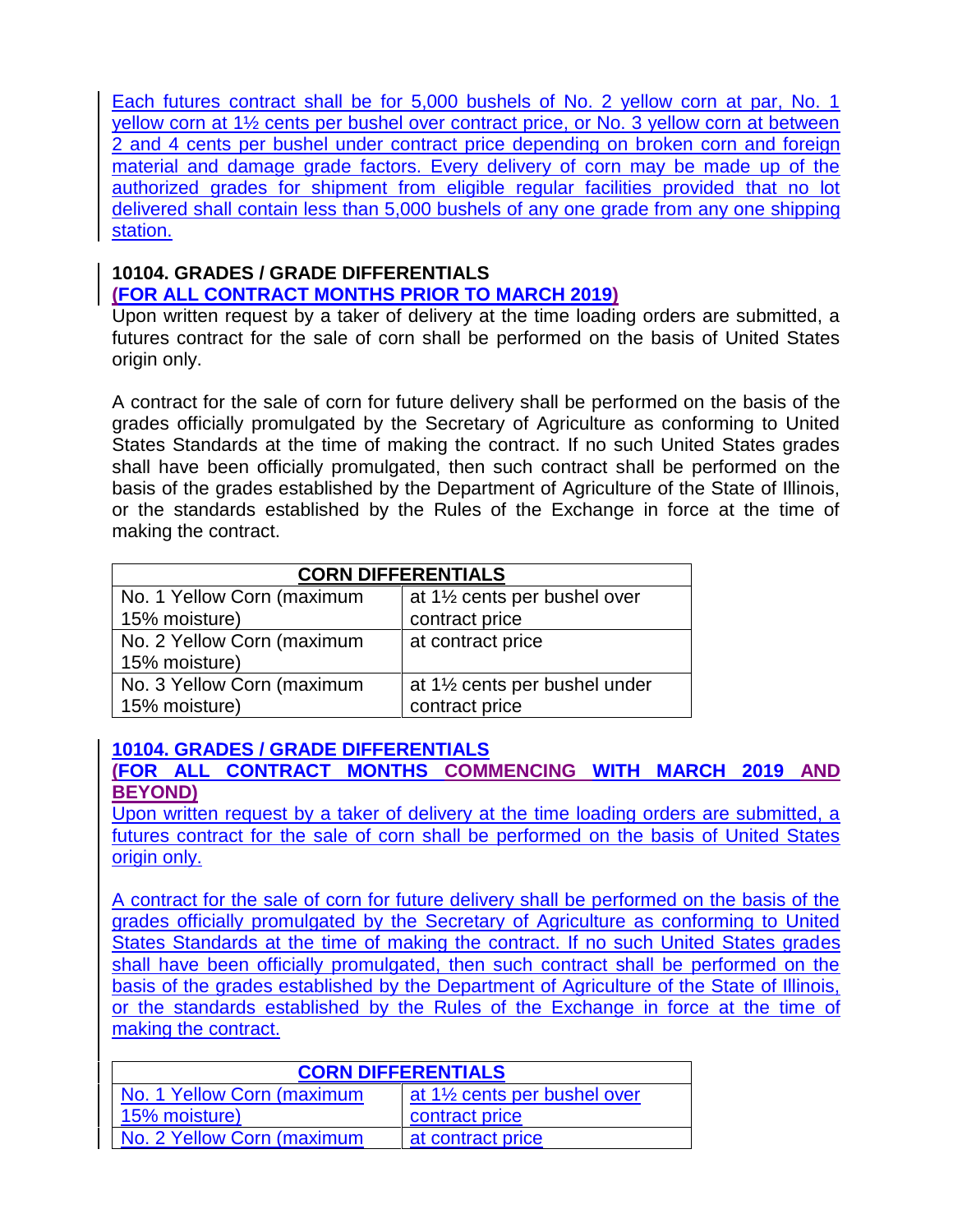| 15% moisture)              |                                   |
|----------------------------|-----------------------------------|
| No. 3 Yellow Corn (maximum | at 2 cents per bushel under       |
| 15% moisture)              | contract price if on account of   |
|                            | broken corn and foreign material  |
|                            | only (BCFM between 3.1 and        |
|                            | 4%                                |
| No. 3 Yellow Corn (maximum | at 2 cents per bushel under       |
| 15% moisture)              | contract price if on account of   |
|                            | total damage only (total damage   |
|                            | between $5.1$ and $7\%$           |
| No. 3 Yellow Corn (maximum | at 4 cents per bushel under       |
| 15% moisture)              | contract price on account of both |
|                            | broken corn and foreign material  |
|                            | (BCFM between 3.1 and 4%)         |
|                            | and total damage (total damage    |
|                            | between $5.1$ and $7\%$ ).        |

#### **10105. LOCATION DIFFERENTIALS**

# **(FOR ALL CONTRACT MONTHS PRIOR TO MARCH 2019)**

Corn for shipment from regular shipping stations located within the Chicago Switching District or the Burns Harbor, Indiana Switching District may be delivered in satisfaction of Corn futures contracts at contract price, subject to the differentials for class and grade outlined above.

Corn for shipment from regular shipping stations located within the Lockport-Seneca Shipping District may be delivered in satisfaction of Corn futures contracts at a premium of 2 cents per bushel over contract price, subject to the differentials for class and grade outlined above.

Corn for shipment from regular shipping stations located within the Ottawa-Chillicothe Shipping District may be delivered in satisfaction of Corn futures contracts at a premium of 2½ cents per bushel over contract price, subject to the differentials for class and grade outlined above.

Corn for shipment from regular shipping stations located within the Peoria-Pekin Shipping District may be delivered in satisfaction of Corn futures contracts at a premium of 3 cents per bushel over contract price, subject to the differentials for class and grade outlined above.

#### **10105. LOCATION DIFFERENTIALS**

# **(FOR ALL CONTRACT MONTHS COMMENCING WITH MARCH 2019 AND BEYOND)**

Corn for shipment from regular shipping stations located within the Chicago Switching District or the Burns Harbor, Indiana Switching District may be delivered in satisfaction of Corn futures contracts at contract price, subject to the differentials for class and grade outlined above.

Corn for shipment from regular shipping stations located within the Lockport-Seneca Shipping District may be delivered in satisfaction of Corn futures contracts at a premium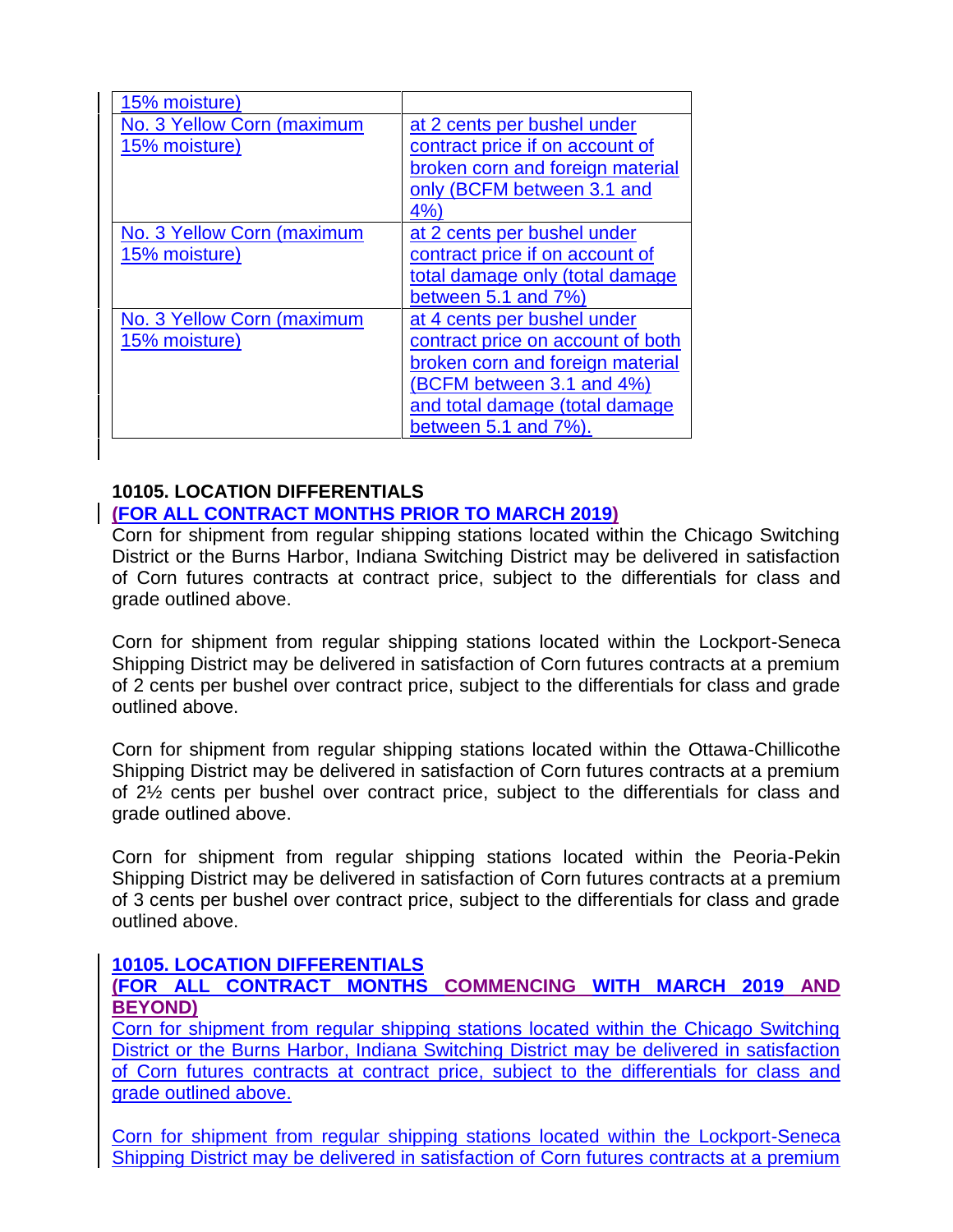of 4.75 cents per bushel over contract price, subject to the differentials for class and grade outlined above.

Corn for shipment from regular shipping stations located within the Ottawa-Chillicothe Shipping District may be delivered in satisfaction of Corn futures contracts at a premium of 6.25 cents per bushel over contract price, subject to the differentials for class and grade outlined above.

Corn for shipment from regular shipping stations located within the Peoria-Pekin Shipping District may be delivered in satisfaction of Corn futures contracts at a premium of 8.75 cents per bushel over contract price, subject to the differentials for class and grade outlined above.

#### **Chapter 10B Mini-Sized Corn Futures**

#### **10B01. CONTRACT SPECIFICATIONS**

#### **(FOR ALL CONTRACT MONTHS PRIOR TO MARCH 2019)**

Each futures contract shall be for 1,000 bushels of No. 2 yellow corn at par, No. 1 yellow corn at 1½ cents per bushel over contract price, or No. 3 yellow corn at 1½ cents per bushel under contract price. Every delivery of corn may be made up of the authorized grades for shipment from eligible regular facilities provided that no lot delivered shall contain less than 1,000 bushels of any one grade from any one shipping station.

#### **10B01. CONTRACT SPECIFICATIONS**

#### **(FOR ALL CONTRACT MONTHS COMMENCING WITH MARCH 2019) AND BEYOND)**

Each futures contract shall be for 1,000 bushels of No. 2 yellow corn at par, No. 1 yellow corn at 1½ cents per bushel over contract price, or No. 3 yellow corn at between 2 and 4 cents per bushel under contract price depending on broken corn and foreign material and damage grade factors. Every delivery of corn may be made up of the authorized grades for shipment from eligible regular facilities provided that no lot delivered shall contain less than 1,000 bushels of any one grade from any one shipping station.

# **10B04. GRADES / GRADE DIFFERENTIALS**

# **(FOR ALL CONTRACT MONTHS PRIOR TO MARCH 2019)**

A futures contract for the sale of mini-sized Corn shall be performed on the basis of United States origin only upon written request by a taker of delivery at the time loading orders are submitted.

A contract for the sale of mini-sized Corn for future delivery shall be performed on the basis of the grades officially promulgated by the Secretary of Agriculture as conforming to United States Standards at the time of making the contract. If no such United States grades shall have been officially promulgated, then such contract shall be performed on the basis of the grades established by the Department of Agriculture of the State of Illinois, or the standards established by the Rules of the Exchange in force at the time of making the contract.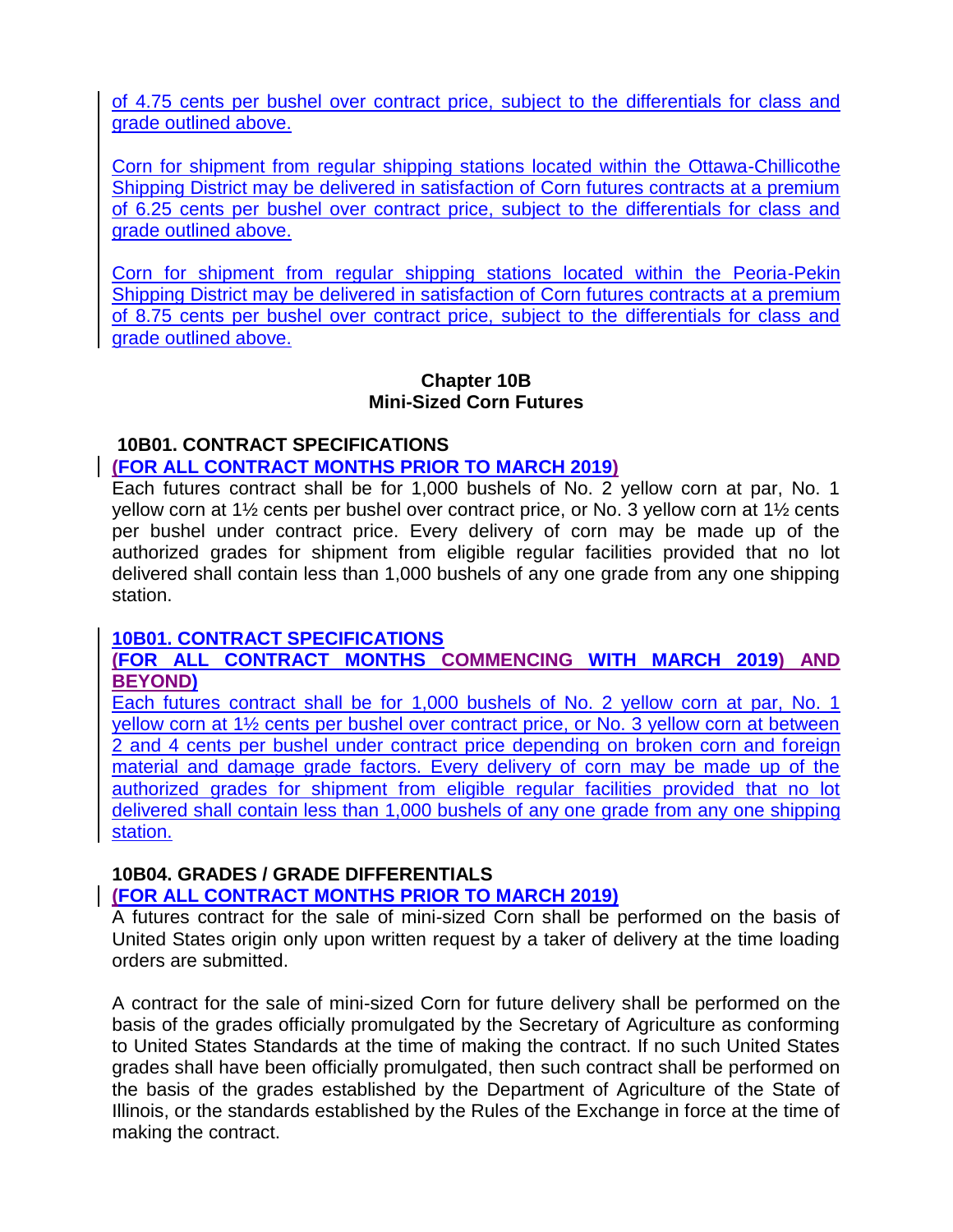| <b>CORN DIFFERENTIALS</b>  |                                          |  |  |  |  |
|----------------------------|------------------------------------------|--|--|--|--|
| No. 1 Yellow Corn (maximum | at 1½ cents per bushel over              |  |  |  |  |
| 15% moisture)              | contract price                           |  |  |  |  |
| No. 2 Yellow Corn (maximum | at contract price                        |  |  |  |  |
| 15% moisture)              |                                          |  |  |  |  |
| No. 3 Yellow Corn (maximum | at $1\frac{1}{2}$ cents per bushel under |  |  |  |  |
| 15% moisture)              | contract price                           |  |  |  |  |

#### **10B04. GRADES / GRADE DIFFERENTIALS (FOR ALL CONTRACT MONTHS COMMENCING WITH MARCH 2019 AND BEYOND)**

A futures contract for the sale of mini-sized Corn shall be performed on the basis of United States origin only upon written request by a taker of delivery at the time loading orders are submitted.

A contract for the sale of mini-sized Corn for future delivery shall be performed on the basis of the grades officially promulgated by the Secretary of Agriculture as conforming to United States Standards at the time of making the contract. If no such United States grades shall have been officially promulgated, then such contract shall be performed on the basis of the grades established by the Department of Agriculture of the State of Illinois, or the standards established by the Rules of the Exchange in force at the time of making the contract.

| <b>CORN DIFFERENTIALS</b>  |                                          |  |  |  |
|----------------------------|------------------------------------------|--|--|--|
| No. 1 Yellow Corn (maximum | at $1\frac{1}{2}$ cents per bushel over  |  |  |  |
| 15% moisture)              | contract price                           |  |  |  |
| No. 2 Yellow Corn (maximum | at contract price                        |  |  |  |
| 15% moisture)              |                                          |  |  |  |
| No. 3 Yellow Corn (maximum | at 2 cents per bushel under              |  |  |  |
| 15% moisture)              | contract price if on account of          |  |  |  |
|                            | broken corn and foreign material         |  |  |  |
|                            | only (BCFM between 3.1 and               |  |  |  |
|                            | 4%                                       |  |  |  |
| No. 3 Yellow Corn (maximum | at 2 cents per bushel under              |  |  |  |
| 15% moisture)              | contract price if on account of          |  |  |  |
|                            | total damage only (total damage          |  |  |  |
|                            | between $5.1$ and $7\%)$                 |  |  |  |
| No. 3 Yellow Corn (maximum | at 4 cents per bushel under              |  |  |  |
| 15% moisture)              | <u>contract price on account of both</u> |  |  |  |
|                            | broken corn and foreign material         |  |  |  |
|                            | (BCFM between 3.1 and 4%)                |  |  |  |
|                            | and total damage (total damage           |  |  |  |
|                            | between $5.1$ and $7\%$ ).               |  |  |  |

# **10B05. LOCATION DIFFERENTIALS (FOR ALL CONTRACT MONTHS PRIOR TO MARCH 2019)**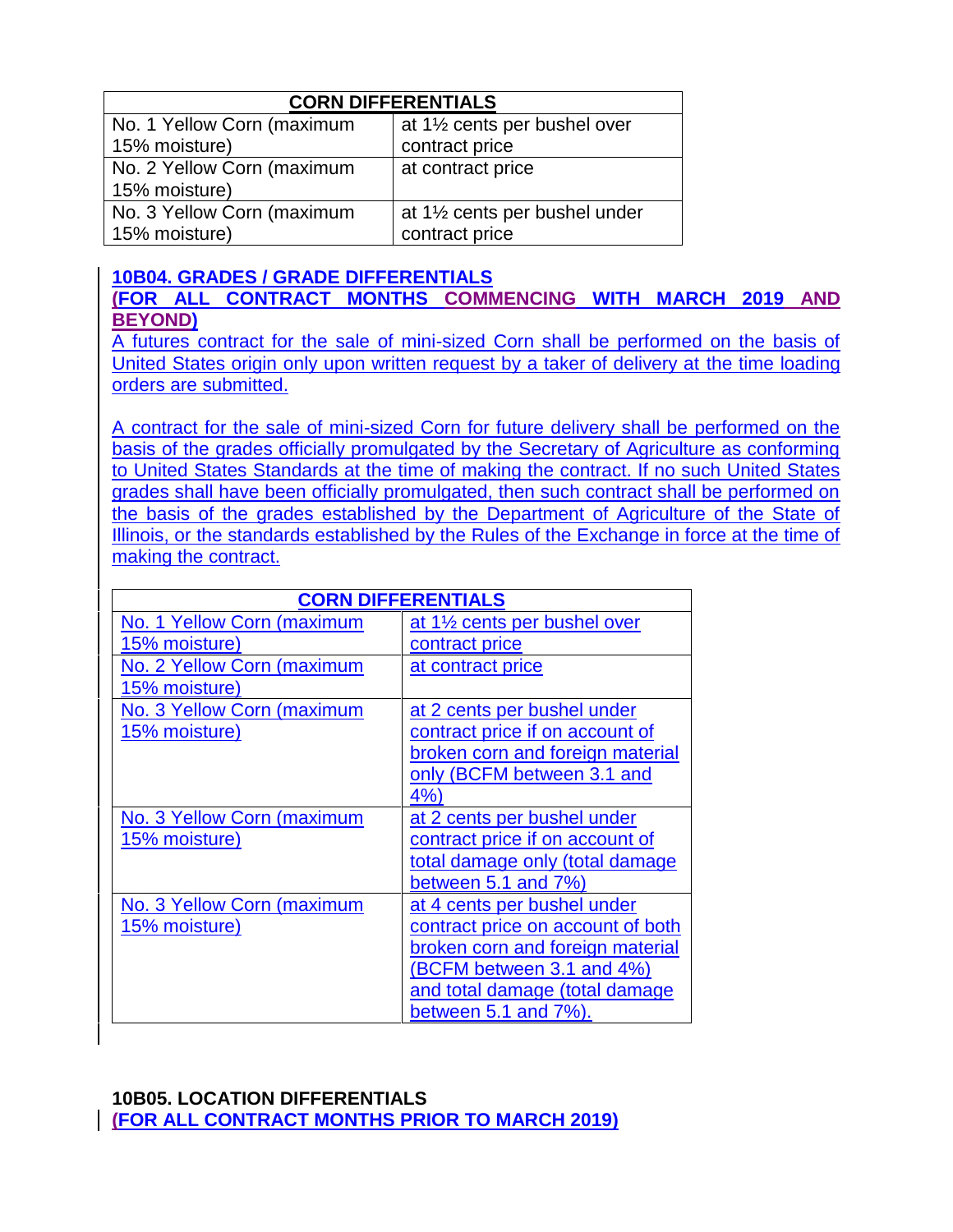Corn for shipment from regular shipping stations located within the Chicago Switching District or the Burns Harbor, Indiana Switching District may be delivered in satisfaction of corn futures contracts at contract price, subject to the differentials for class and grade outlined above.

Corn for shipment from regular shipping stations located within the Lockport-Seneca Shipping District may be delivered in satisfaction of corn futures contracts at a premium of 2 cents per bushel over contract price, subject to the differentials for class and grade outlined above.

Corn for shipment from regular shipping stations located within the Ottawa-Chillicothe Shipping District may be delivered in satisfaction of corn futures contracts at a premium of 2½ cents per bushel over contract price, subject to the differentials for class and grade outlined above.

Corn for shipment from regular shipping stations located within the Peoria-Pekin Shipping District may be delivered in satisfaction of corn futures contracts at a premium of 3 cents per bushel over contract price, subject to the differentials for class and grade outlined above.

#### **10B05. LOCATION DIFFERENTIALS**

#### **(FOR ALL CONTRACT MONTHS COMMENCING WITH MARCH 2019 AND BEYOND)**

Corn for shipment from regular shipping stations located within the Chicago Switching District or the Burns Harbor, Indiana Switching District may be delivered in satisfaction of mini-sized Corn futures contracts at contract price, subject to the differentials for class and grade outlined above.

Corn for shipment from regular shipping stations located within the Lockport-Seneca Shipping District may be delivered in satisfaction of mini-sized Corn futures contracts at a premium of 4.75 cents per bushel over contract price, subject to the differentials for class and grade outlined above.

Corn for shipment from regular shipping stations located within the Ottawa-Chillicothe Shipping District may be delivered in satisfaction of mini-sized Corn futures contracts at a premium of 6.25 cents per bushel over contract price, subject to the differentials for class and grade outlined above.

Corn for shipment from regular shipping stations located within the Peoria-Pekin Shipping District may be delivered in satisfaction of mini-sized Corn futures contracts at a premium of 8.75 cents per bushel over contract price, subject to the differentials for class and grade outlined above.

**Chapter 11 Soybean Futures**

#### **11105. LOCATION DIFFERENITALS (FOR ALL CONTRACT MONTHS PRIOR TO JANUARY 2019)**

Soybeans for shipment from regular shipping stations located within the Chicago Switching District or the Burns Harbor, Indiana Switching District may be delivered in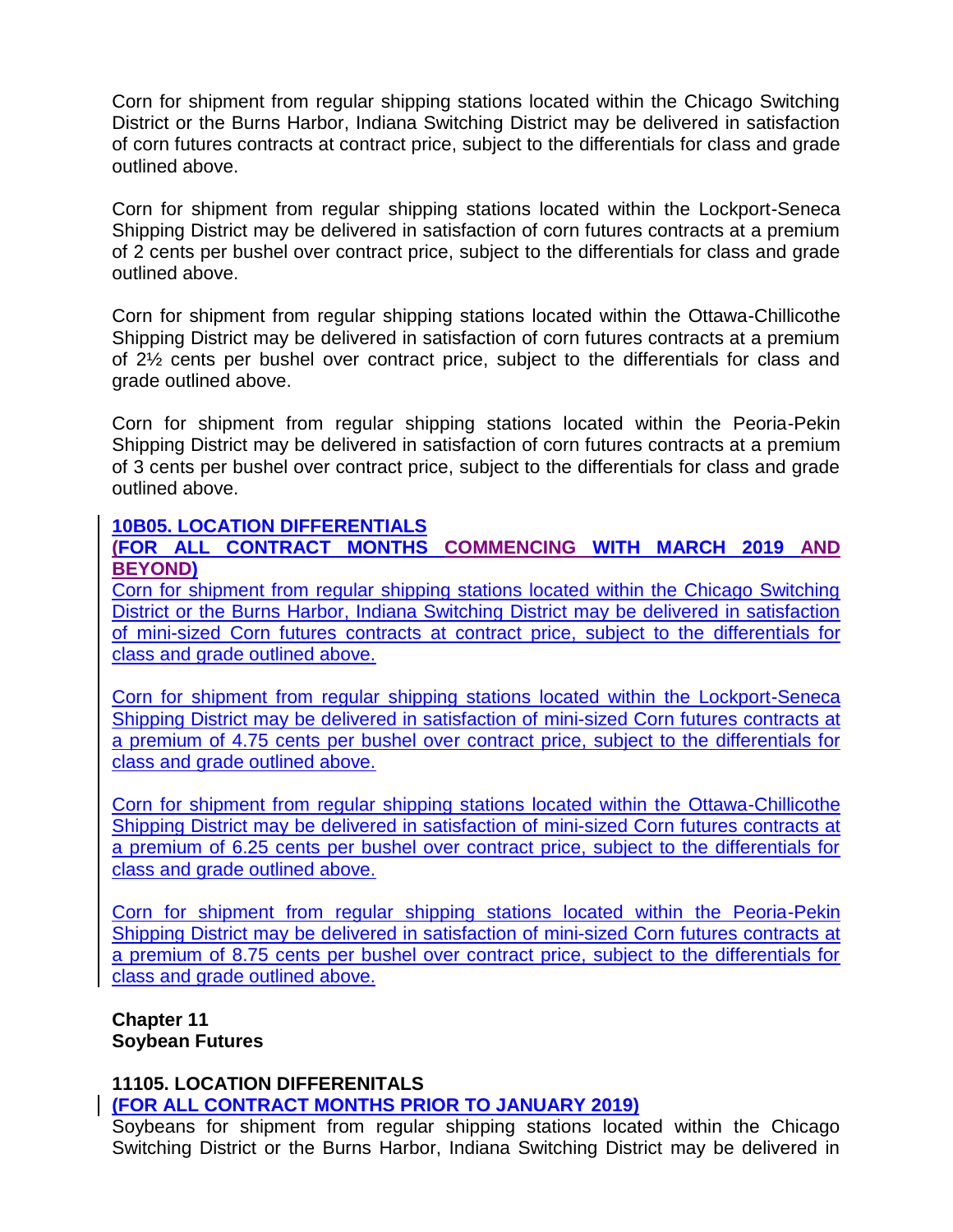satisfaction of soybean futures contracts at contract price, subject to the differentials for class and grade outlined above.

Soybeans for shipment from regular shipping stations located within the Lockport-Seneca Shipping District may be delivered in satisfaction of soybean futures contracts at a premium of 2 cents per bushel over contract price, subject to the differentials for class and grade outlined above.

Soybeans for shipment from regular shipping stations located within the Ottawa-Chillicothe Shipping District may be delivered in satisfaction of soybean futures contracts at a premium of 2 1/2 cents per bushel over contract price, subject to the differentials for class and grade outlined above.

Soybeans for shipment from regular shipping stations located within the Peoria-Pekin Shipping District may be delivered in satisfaction of soybean futures contracts at a premium of 3 cents per bushel over contract price, subject to the differentials for class and grade outlined above.

Soybeans for shipment from regular shipping stations located within the Havana-Grafton Shipping District may be delivered in satisfaction of soybean futures contracts at a premium of 3 1/2 cents per bushel over contract price, subject to the differentials for class and grade outlined above.

Soybeans for shipment from regular shipping stations located in the St. Louis-East St. Louis and Alton Switching Districts may be delivered in satisfaction of Soybean futures contracts at a premium of 6 cents per bushel over contract price, subject to the differentials for class and grade outlined above.

#### **11105. LOCATION DIFFERENITALS**

# **(FOR ALL CONTRACT MONTHS COMMENCING WITH JANUARY 2019 AND BEYOND)**

Soybeans for shipment from regular shipping stations located within the Chicago Switching District or the Burns Harbor, Indiana Switching District may be delivered in satisfaction of soybean futures contracts at contract price, subject to the differentials for class and grade outlined above.

Soybeans for shipment from regular shipping stations located within the Lockport-Seneca Shipping District may be delivered in satisfaction of soybean futures contracts at a premium of 4.75 cents per bushel over contract price, subject to the differentials for class and grade outlined above.

Soybeans for shipment from regular shipping stations located within the Ottawa-Chillicothe Shipping District may be delivered in satisfaction of soybean futures contracts at a premium of 6.25 cents per bushel over contract price, subject to the differentials for class and grade outlined above.

Soybeans for shipment from regular shipping stations located within the Peoria-Pekin Shipping District may be delivered in satisfaction of soybean futures contracts at a premium of 8.75 cents per bushel over contract price, subject to the differentials for class and grade outlined above.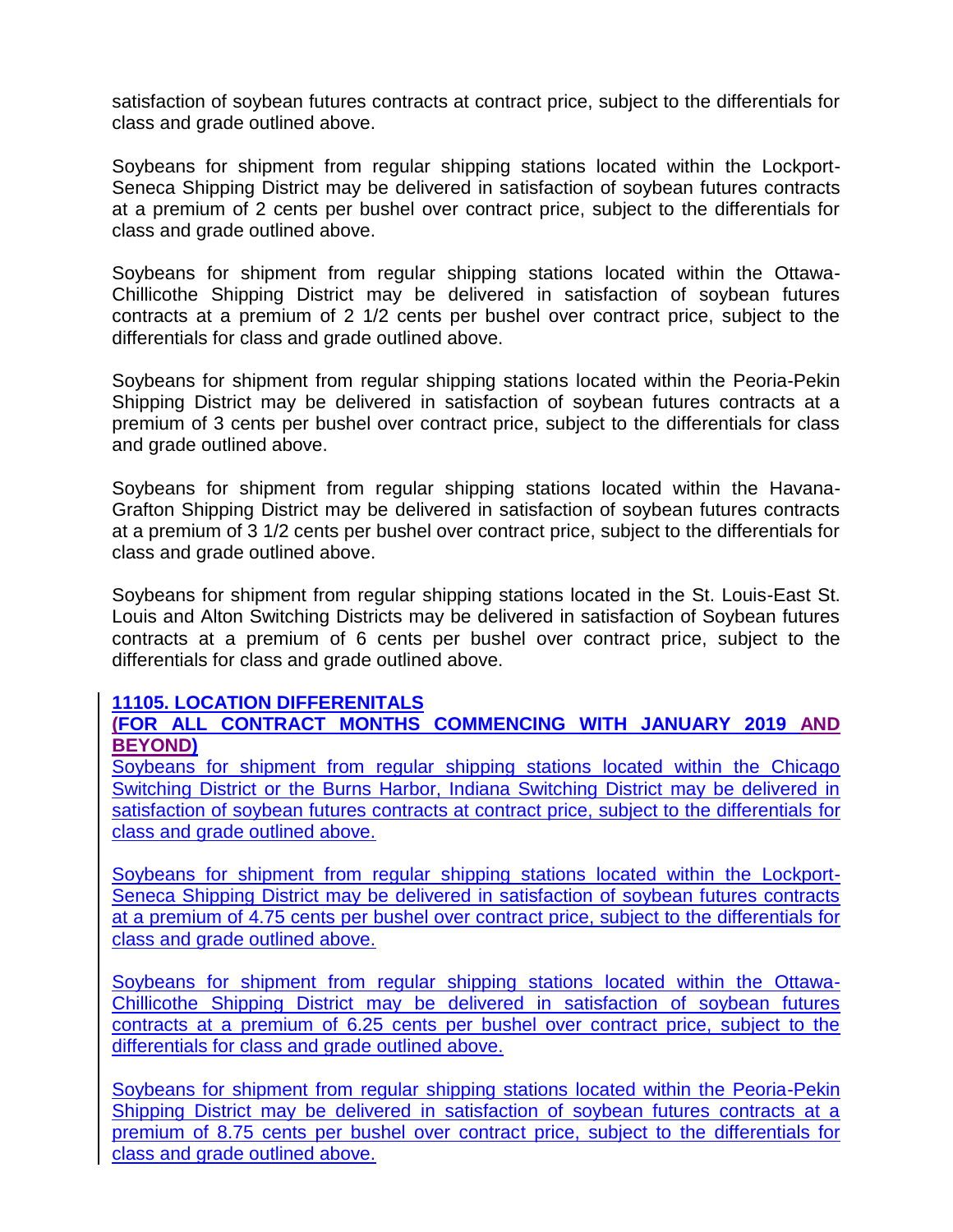Soybeans for shipment from regular shipping stations located within the Havana-Grafton Shipping District may be delivered in satisfaction of soybean futures contracts at a premium of 10.25 cents per bushel over contract price, subject to the differentials for class and grade outlined above.

Soybeans for shipment from regular shipping stations located in the St. Louis-East St. Louis and Alton Switching Districts may be delivered in satisfaction of Soybean futures contracts at a premium of 16.25 cents per bushel over contract price, subject to the differentials for class and grade outlined above.

#### **Chapter 11B Mini-Sized Soybean Futures**

# **11B05. LOCATION DIFFERENTIALS**

# **(FOR ALL CONTRACT MONTHS PRIOR TO JANUARY 2019)**

Soybeans for shipment from regular shipping stations located within the Chicago Switching District or the Burns Harbor, Indiana Switching District may be delivered in satisfaction of mini-sized Soybean futures contracts at contract price, subject to the differentials for class and grade outlined above.

Soybeans for shipment from regular shipping stations located within the Lockport-Seneca Shipping District may be delivered in satisfaction of mini-sized soybean futures contracts at a premium of 2 cents per bushel over contract price, subject to the differentials for class and grade outlined above.

Soybeans for shipment from regular shipping stations located within the Ottawa-Chillicothe Shipping District may be delivered in satisfaction of mini-sized soybean futures contracts at a premium of 2 1/2 cents per bushel over contract price, subject to the differentials for class and grade outlined above.

Soybeans for shipment from regular shipping stations located within the Peoria-Pekin Shipping District may be delivered in satisfaction of mini-sized soybean futures contracts at a premium of 3 cents per bushel over contract price, subject to the differentials for class and grade outlined above.

Soybeans for shipment from regular shipping stations located within the Havana-Grafton Shipping District may be delivered in satisfaction of mini-sized soybean futures contracts at a premium of 3 1/2 cents per bushel over contract price, subject to the differentials for class and grade outlined above.

Soybeans for shipment from regular shipping stations located in the St. Louis-East St. Louis and Alton Switching Districts may be delivered in satisfaction of mini-sized soybean futures contracts at a premium of 6 cents per bushel over contract price, subject to the differentials for class and grade outlined above.

#### **11B05. LOCATION DIFFERENTIALS**

**(FOR ALL CONTRACT MONTHS COMMENCING WITH JANUARY 2019 AND BEYOND)**